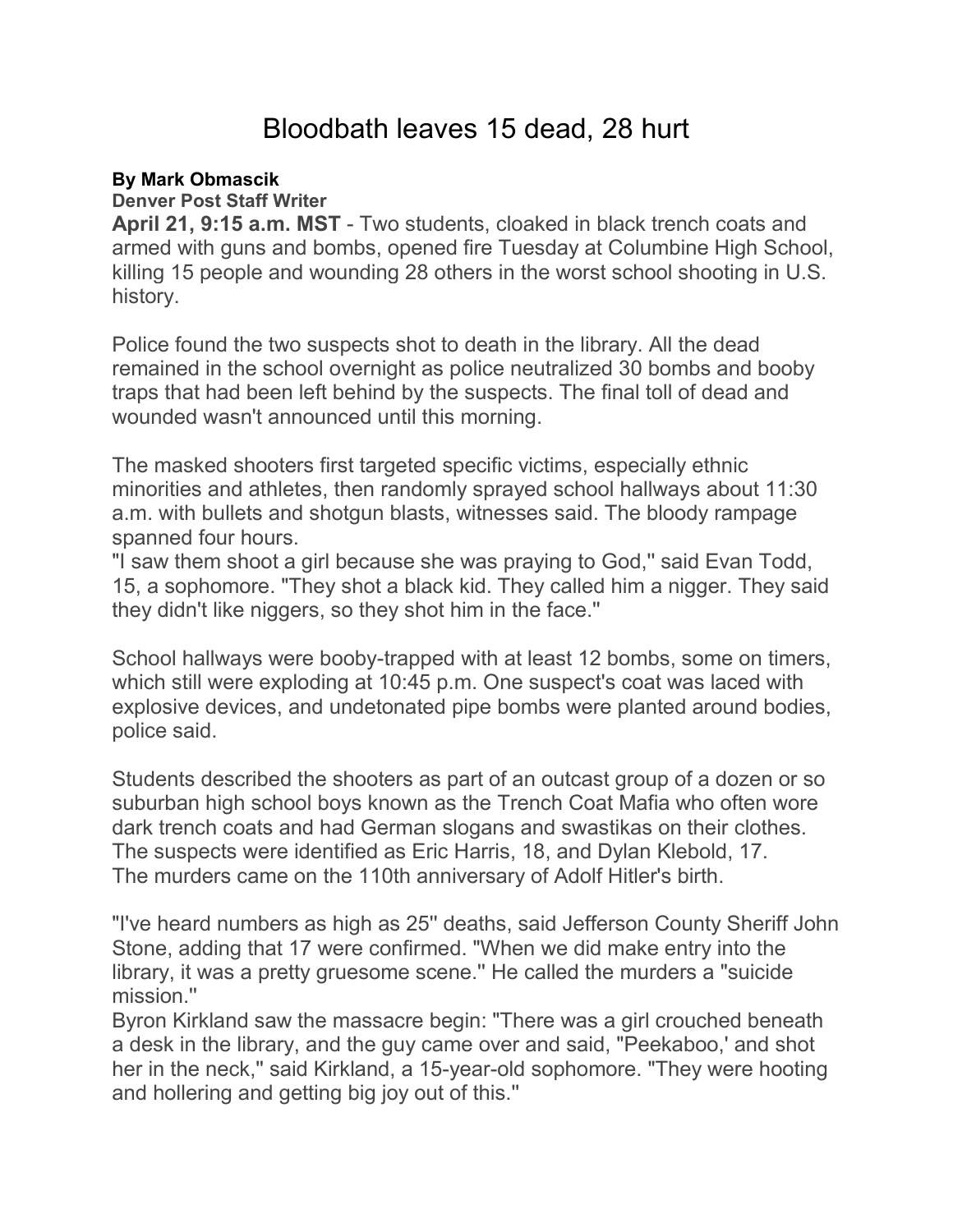Aaron Cohn, 15, a sophomore, said he was ducking beneath a table when he suddenly felt a gun barrel pressed to his head. A gunman said: "- "All the jocks stand up. We are going to kill you,"" Cohn said.

Bree Pasquale, a junior, said: "You could hear them laughing as they ran down the hallways shooting people. He put a gun in my face and said, "I'm doing this because people made fun of me last year.'- '' She escaped unshot but splattered with a fellow student's blood.

Meanwhile, Brittany Bollerud, 16, hid under a library table and saw only the gunmen's shoes and long trench coats. "They yelled, "This is revenge,'- '' she said. "They asked people if they were jocks. If they were wearing a sports hat, they would shoot them.''

"I saw (a teacher) on the floor bleeding from everywhere. He was trying to direct kids, but he couldn't talk,'' said Rachel Erbert, a 17-year-old senior. "It was really scary. Kids were falling, and you'd help them up. I thought I might get shot.''

By 3:45 p.m., shots still rang out inside the school. While more than 200 law enforcement officers and four SWAT teams tried to stop the gunmen and evacuate wounded high school students, paramedics frantically treated victims in makeshift triage units on the front lawns of houses outside the suburban Jefferson County school.

At one point, a bloody boy dangled down from a second-floor window and was caught by two SWATteam members. Another person held up a sign in a classroom window: "Help, I'm bleeding to death.''

"There are some who were killed as they were hiding under desks,'' said an officer who was inside the school. "Some looked like they were trying to crawl away. They were executed - shot in the head.''

With news of the murders being broadcast locally and nationally on live television, Columbine High School Klebold looked like a war zone. Medical helicopters landed on nearby athletic fields, then whisked the wounded to six local hospitals. More than 2,000 people across metro Denver waited in line to donate blood. Panicked parents rushed to the school for news about their children. Some talked to their trapped children on cell phones. At 6:25 p.m., Jefferson County District Attorney Dave Thomas told parents gathered inside Leawood Elementary School that at least 10 bodies could not be removed immediately from the high school because there were bombs near the bodies.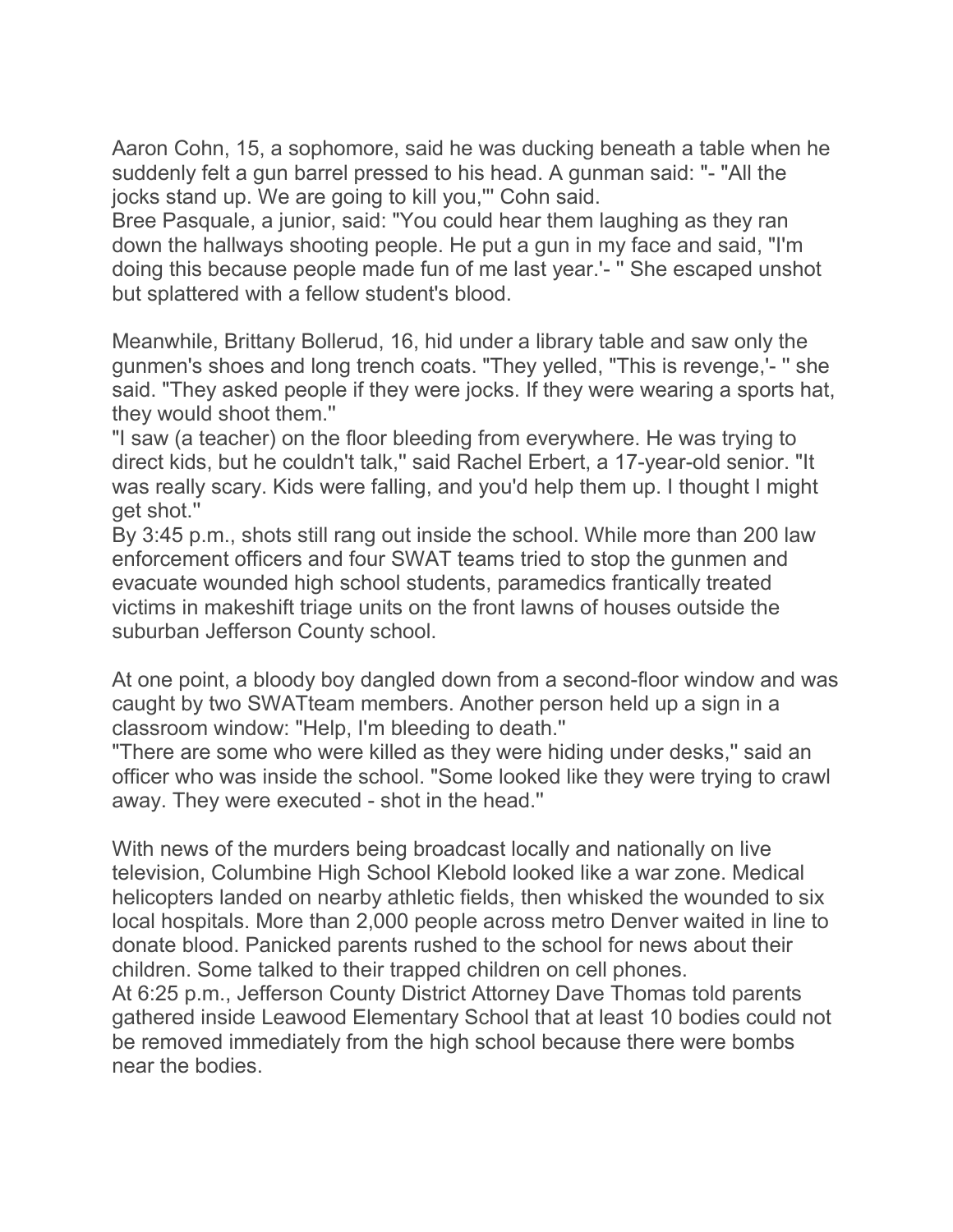Parents were told to bring their children's dental records. Some parents vomited.

Search warrants were executed Tuesday night at the suspects' homes, the district attorney said. The sheriff said the gunmen used at least one automatic assault rifle and several shotguns in the attack.

At 8 p.m., Michael Shoels was still awaiting word on his son, Isaiah, an 18 year-old senior. Shoels feared his son was targeted because he was black. "This late, it's not looking good at all,'' Shoels said. "It's like a Harris dream I'm trying to wake up from. ... I just wish everybody would pray for my family.'' Shoels' two other children also attend Columbine, and they were safe. The shootings were the latest in a series of school shootings since 1997 that have shocked the nation and led to calls for tighter security and closer monitoring of troubled students. Two people were killed at a school in Pearl, Miss., three at West Paducah, Ky., five at Jonesboro, Ark., and two at a school in Springfield, Ore.

President Clinton opened a news conference Tuesday by calling for prayers for the students, teachers and staff at Columbine. The murders came as Gov. Bill Owens and the Colorado Legislature have tried to pass a bill to liberalize the state's concealed-weapons laws.

Jenni LaPlante, 18, said one of the suspected shooters was calm Tuesday morning at a before school bowling class. She said the student was extremely smart.

"He knew all the answers. If we were reading Shakespeare, he would know the hidden meaning,'' LaPlante said.

"I've never seen them lash out at anyone,'' LaPlante said. "But I would say, "Why do you guys wear all that German stuff? Are you Nazis?' And they would say, "Yeah, Heil Hitler.'- '' LaPlante said she never knew whether the suspects were joking.

One shooter was in Michele Fox's creative-writing class.

"They hate our school. They hate everything about it,'' said Fox, 18, a senior. "In our class, we have to read out loud and stuff, and they would always write about death. They wore black trench coats with combat boots and their pants tucked into them.''

Ben Grams, a junior, called the Trench Coat Mafia group "a bunch of unwanted kids who were teased and pushed around a lot.''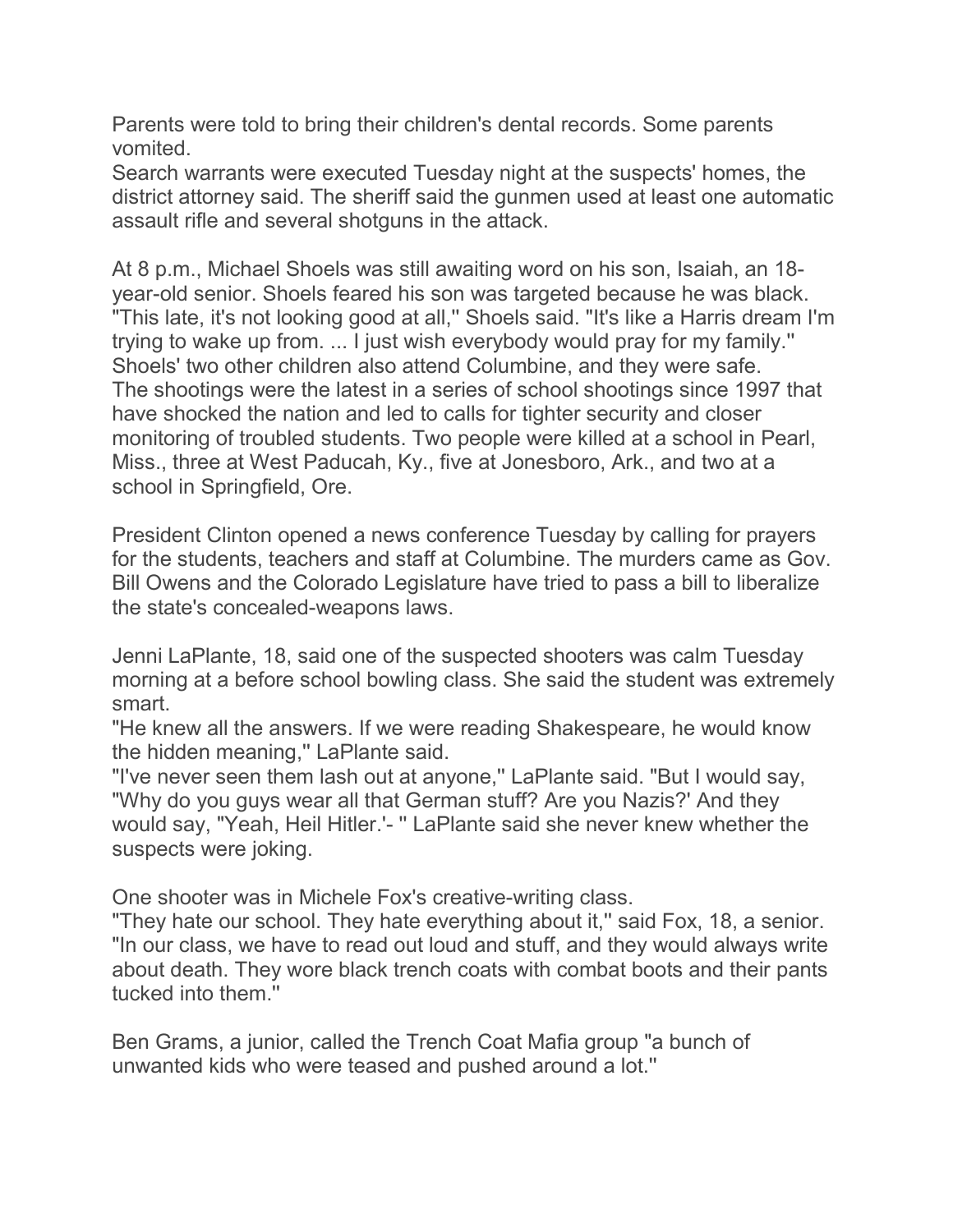Another student said the group talked often in class about beheading people, and many often sang and quoted songs by shock-rocker Marilyn Manson. Some also wore bands that read, "I hate people.''

Students said the bloodshed began when two students - dressed in black trench coats and masks that were taken on and off - hurled at least one bomb onto the school roof during the A-track lunch hour. Another bomb was stashed in a backpack and left by the front door.

John Cook, 16, a sophomore, was eating lunch outside with friends when the violence started.

"These guys opened fire on every thing that looked human,'' Cook said. "They were shooting at some kids down below, then they pointed at us and started shooting. Bullets were bouncing everywhere. Two guys next to me got hit.'' As the gunmen hustled into the school and through the hallways, panic spread. Casey Fisher, 15, was buying his lunch in the cafeteria with a friend. "My friend came out and he was standing 10 feet from the guy, and they shot him and he fell to the ground," Fisher said.

Karen Nielson, a cafeteria worker, said, "I tried to help the others, but he just kept firing.'' Some witnesses reported hearing as many as 15 bomb blasts. At one point, a bomb exploded and hurt several students, including one girl later hospitalized with eight shards in her chest. "I was running for my life,'' said Crystal Enney, 18, a senior.

Smoke spread, and the fire alarm blared. In the chaos, some students sprinted to safety. Others were gunned down in the hall. A few tried locking themselves in bathrooms.

In Katie Crona's freshman earth sciences class, students dived under their desks. In the next classroom, students could hear windows being blasted out by gunmen. A few students escaped and told how others had been shot. "We sat there in a circle for four hours. We were huddled together. It was terrifying,'' Crona said. The students heard someone tugging at their classroom doorknob, but it was locked. The gunmen continued on. The worst carnage was in the library, where the gunmen terrorized 45 fellow students with bullets - and maniacal laughs.

"They were going around asking people why they should let them live,'' said Todd, the 15-year-old sophomore. "Once when they shot a black kid, one of them said, "Oh my God, look at this black kid's brain! Awesome, man!'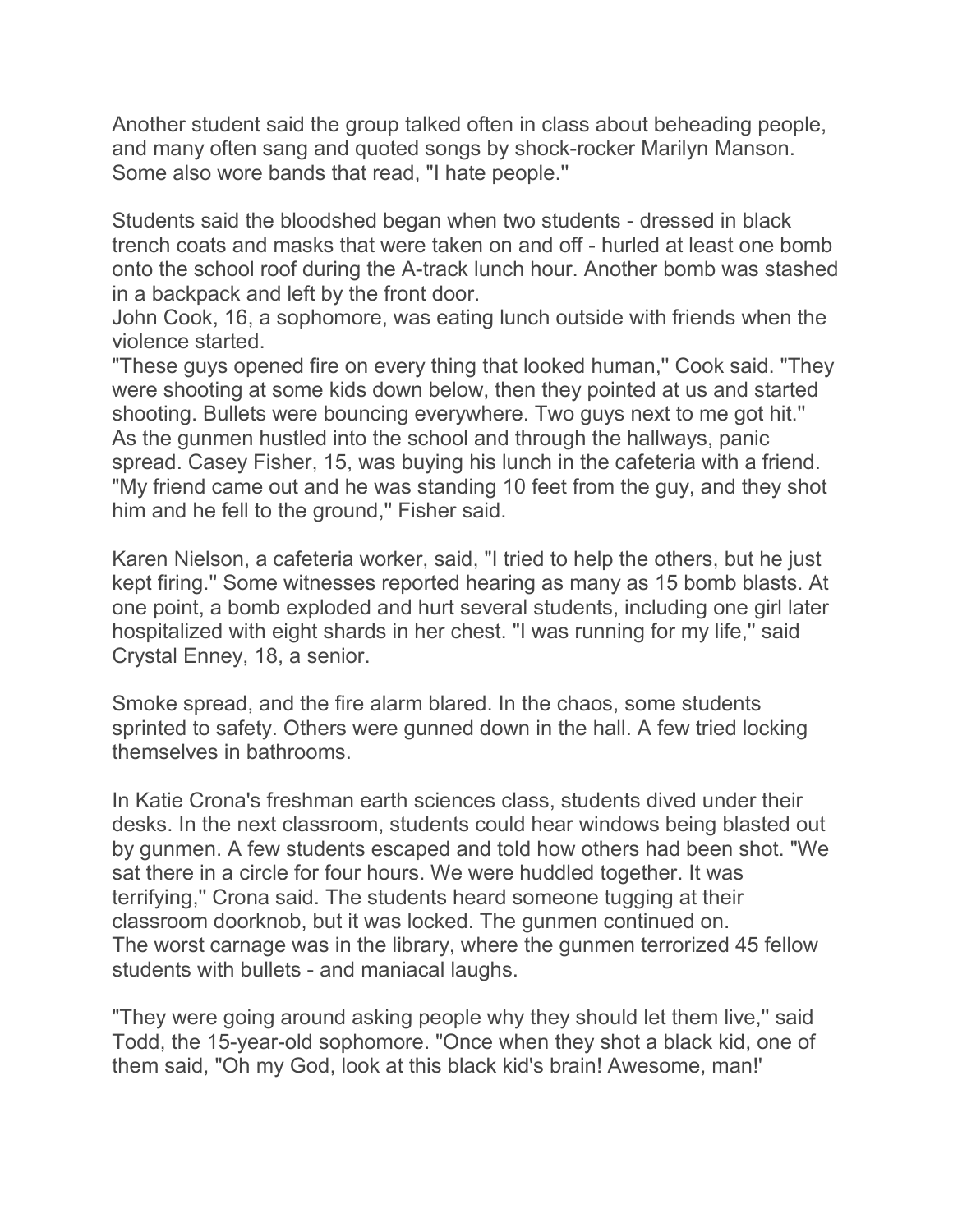"They came up to me, pointed a gun at my head and asked if I was a jock. I said no. Basically I lied. They said, "It's revenge time on jocks for making us outcasts.'- ''

Jonathan Vandermark, 16, a sophomore, said he passed three bodies in a stairwell as he and other students were rescued from the biology lab by a SWAT team. Shards of glass were everywhere, he said.

Vandermark was about 20 feet away from one of the shooters when gunfire broke out. He described the weapons as being like Uzis. Other witnesses recalled a sawed-off shotgun and at least one handgun. "A teacher who tried to help us was shot in the arm,'' said Vandermark, who hid in the biology lab. Meanwhile, Scott Cornwell, father of senior Matt Cornwell, received a cellphone call from his trapped son, who was barricaded in the choir room with 40 other students.

"He was whispering. He said, "Dad, we're inside. There are 40 of us. What's going on?'- ''

The father took his cell phone to a police commander, who told them, "Get away from the door!''

Police said they found the two suspects shot to death in the library. Several bombs were found in one suspect's house, and police later uncovered two cars parked outside the school that had been booby-trapped with bombs.

Today the Colorado Legislature had been scheduled to debate a bill to liberalize the state's concealedweapons laws, but all legislative work was canceled because of the shootings.

Gov. Owens, who supports liberalized concealed-weapons laws, comforted families at the crime scene with his wife, Frances, but refused to comment on the gun legislation.

"We're not immune from the problems you see in other parts of the country,'' Owens said. "Perhaps our innocence is lost today.''

Some Columbine students said some warnings about trouble from the Trench Coat Mafia were scrawled as graffiti on bathroom walls. "You'd go in there and it would have "Columbine will explode some day,'' or "All jocks must die,'' or "Kill all athletes,'- '' said Doug Mohr, a senior football player. "There'd be pictures of guns and swastikas.''

Jefferson County School District administrators said they didn't know about any racist or threatening graffiti. "I visited the students there and it appeared to be a creating environment, where students feel safe,'' said schools superintendent Jane Hammond. "We were not aware of the Trench Coat